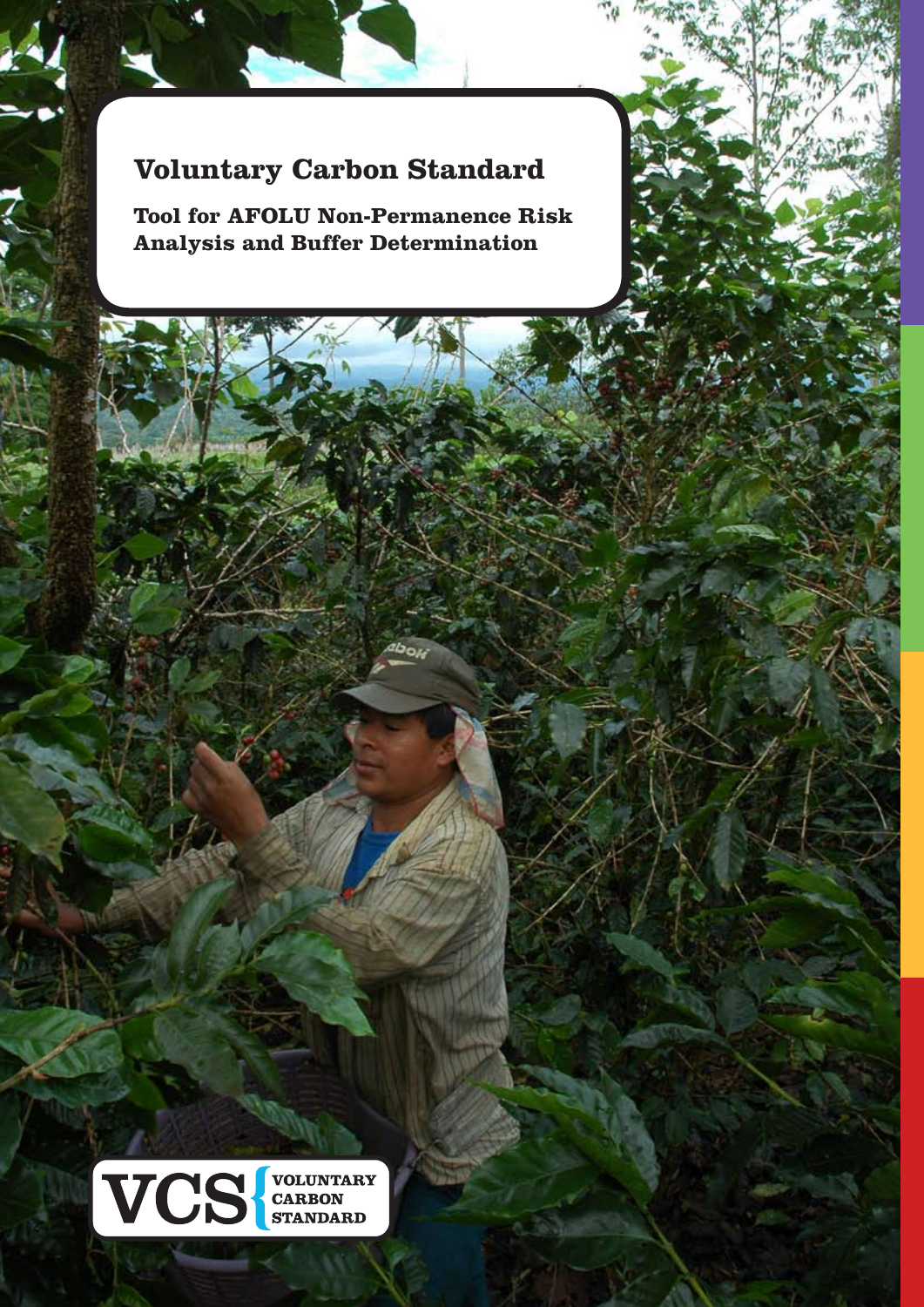# **Tool for AFOLU Non-Permanence Risk Analysis and Buffer Determination**

# **18 November 2008**

# **I. SCOPE and PARAMETERS**

#### **Scope**

- 1. This tool defines the step-wise approach for conducting the non-permanence risk analysis to determine the number of buffer credits that a given AFOLU project shall deposit into the AFOLU Pooled Buffer Account;
- 2. This tool shall be used in addition to any guidance provided by the most current versions of the Voluntary Carbon Standard and VCS Program Guidelines;
- 3. Project proponents shall clearly document and substantiate this self risk assessment covering each risk factor applicable to the project. During validation and verification<sup>1</sup> the VCS verifier will evaluate the document; and,
- 4. In evaluating the application of this tool to a proposed project activity, VCS Verifiers shall assess the credibility of all data, rationales, assumptions, justifications and documentation provided by the project participant to support the non-permanence risk analysis and buffer determination.

#### **Parameters**

| <b>Parameter</b>                 | <b>Sign</b>   | <b>Description</b>                                                                                                                                                                                                                                      |
|----------------------------------|---------------|---------------------------------------------------------------------------------------------------------------------------------------------------------------------------------------------------------------------------------------------------------|
| Buffer Withholding<br>Percentage | $\frac{0}{0}$ | Based on the project's overall risk classification,<br>the percentage of carbon credits generated by the<br>approved project activity that must be deposited into<br>the AFOLU Pooled Buffer Account to cover non-<br>permanence related project risks. |

# **II. PROCEDURE**

The project proponents shall take the following steps:

**Step 1:** Conduct a risk assessment.

- **Sub-step 1a:** Evaluate the project against the risk factors applicable to all AFOLU project types.
- **Sub-step 1b:** Evaluate the project against the risk factors associated with the specific project type.
- **Sub-step 1c:** Based on the above assessments, determine the overall risk classification for the project.

**Step 2:** Based on the project's overall risk classification, deposit the appropriate amount of credits into the AFOLU Pooled Buffer Account.

**Step 3:** Repeat Steps 1 and 2 every time the project seeks VCS verification and adjust the project's buffer withholding as necessary.

<sup>1</sup> Projects that are not validated and verified simultaneously must have their initial risk assessment validated at the same time as VCS project validation. The risk assessment must also be reevaluated at the time of credit issuance (i.e., verification).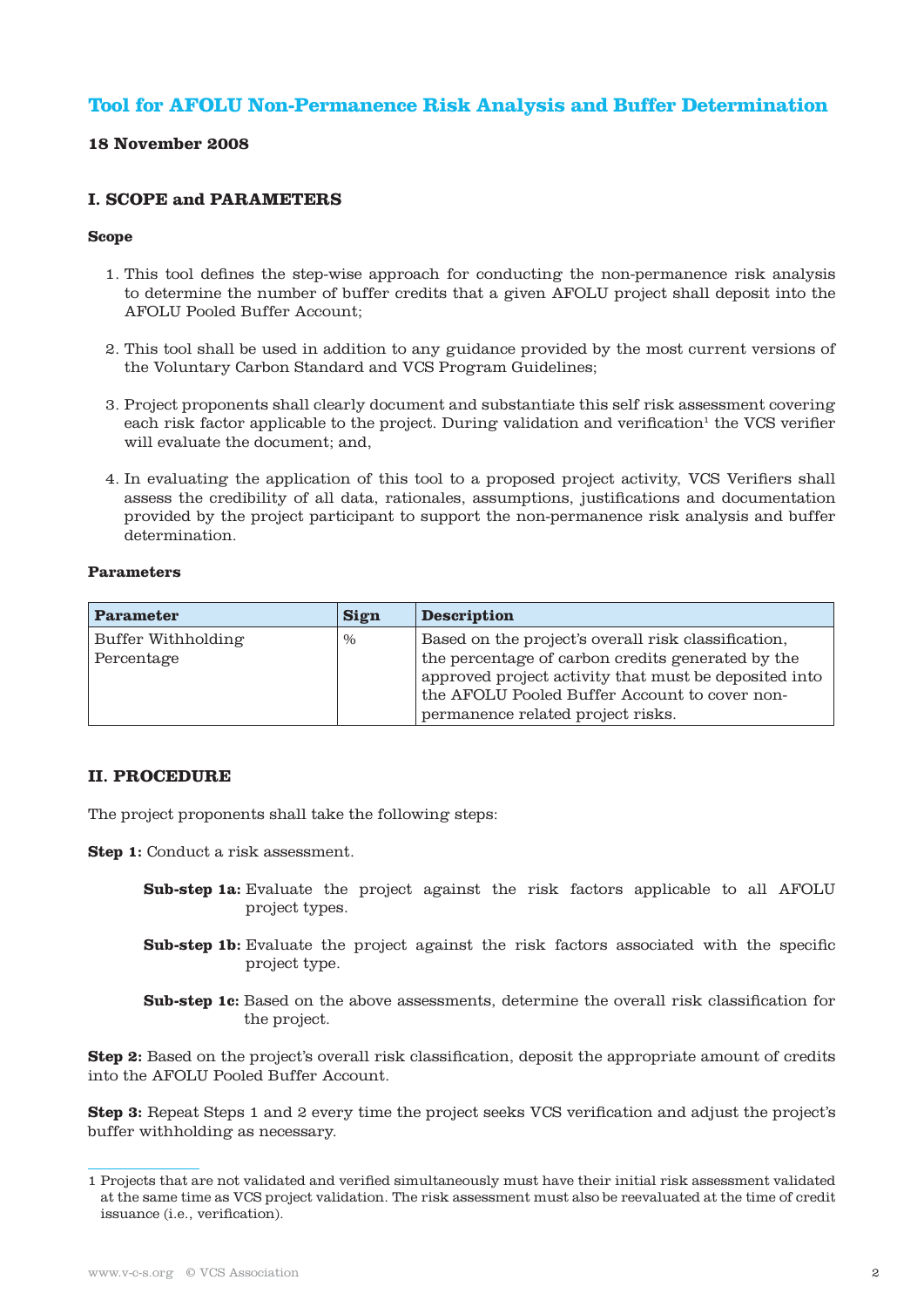#### **Step 1: Conduct a risk assessment.**

- 1. Project proponents shall assess both transient and permanent potential losses in carbon stocks and determine the appropriate buffer reserve based on this Tool.
- 2. The outcome of the risk assessment shall be clearly documented and substantiated and be offered to the VCS verifier for assessment when the project is being validated or verified.
- 3. The overall risk classification of the project shall be based on risk ratings for generic risk factors and other risk factors associated with the specific AFOLU activity type:
- Afforestation, Reforestation and Revegetation (ARR);
- Agricultural Land Management (ALM);
- Improved Forest Management (IFM); or,
- Reduced Emissions from Deforestation and Degradation (REDD)
- 4. When determining the overall non-permanence risk classification, all the risk factors relevant to the project shall be weighed up together. To assist with this process, the "risk likelihood  $\times$ significance" risk assessment methodology<sup>2</sup>, described in Appendix A, may be used.
- 5. Before VCUs can be issued, a VCS verifier will need to confirm the overall project risk classification and the buffer withholding percentage as determined by the project proponent in accordance with this Tool.3
- 6. If the verifier feels that the non-permanence risk associated with the project warrants a buffer reserve greater than the highest withholding percentage available for that project type (as indicated in the buffer tables below) then the project is not eligible for crediting under the VCS.
- 7. The outcome of the risk assessment at the first VCU issuance and at subsequent risk assessments where the project is classified as lower risk compared to the previous assessment will be subjected to the VCS double approval process. If no agreement can be reached by the two VCS verifiers on the percentage of credits the project must withhold, the project can opt to go with the more conservative of the buffer determinations or appeal to the VCS Association.

<sup>2</sup> This approach provides assessors with a framework for evaluating both quantitative and qualitative risks in an integrated manner in order to come to a defendable overall risk classification of "low", "medium", "high" or "unacceptably high/fail".

<sup>3</sup> While this tool is intended to cover the key factors driving non-permanence risk, validators and verifiers may identify other risks they consider significant for a given project, in which case these additional factors should be included in the overall risk assessment.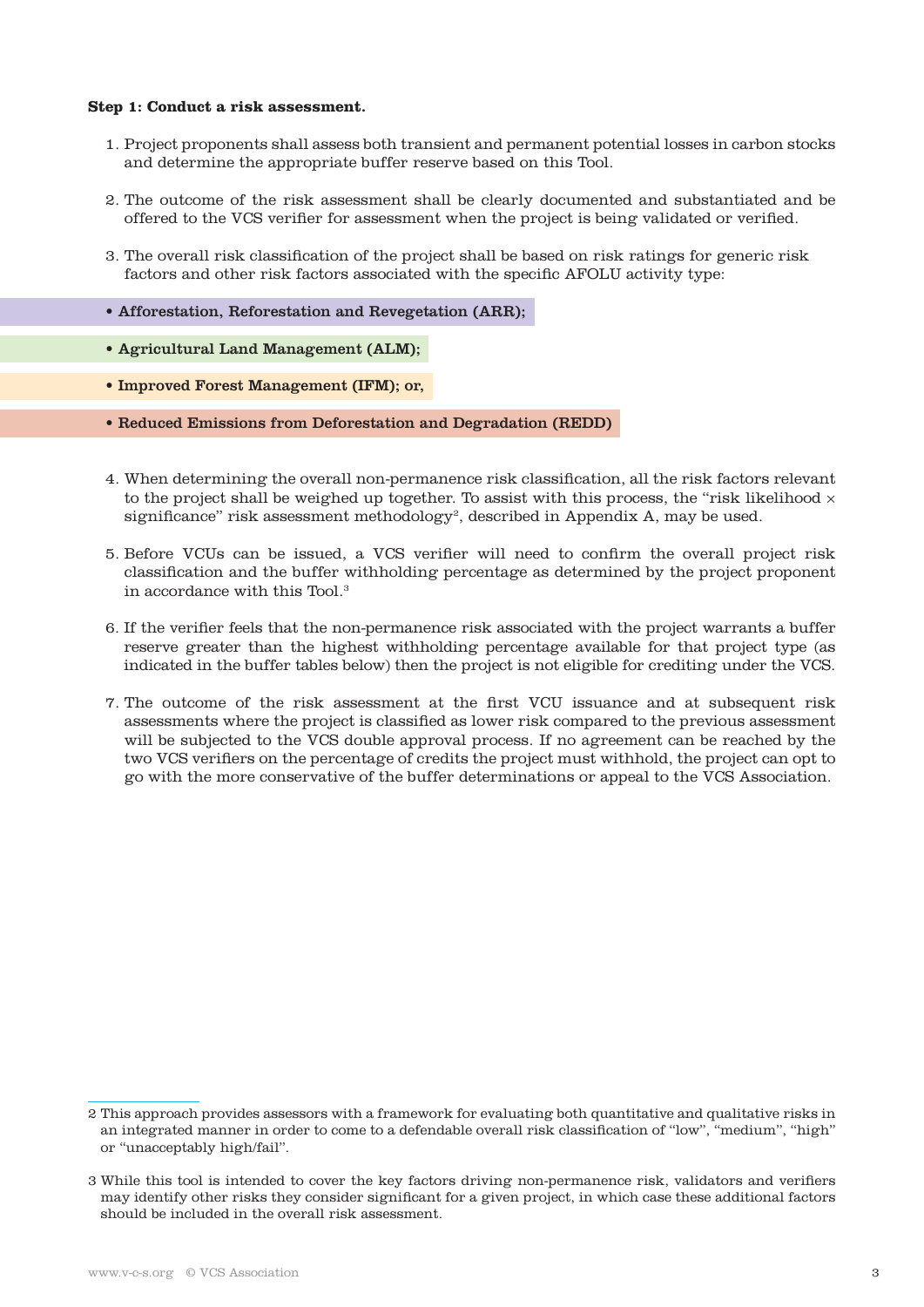# **Sub-step 1a: Determination of the risk factors applicable to all project types**

8. Generic risk factors that shall be assessed for all AFOLU project types are listed in Table 1.

# **Table 1:** Risk factors applicable to all project types

| <b>Project risk</b>                                                                          |
|----------------------------------------------------------------------------------------------|
| Risk of unclear land tenure and potential for disputes                                       |
| Risk of financial failure                                                                    |
| Risk of technical failure                                                                    |
| Risk of management failure                                                                   |
| <b>Economic risk</b>                                                                         |
| Risk of rising land opportunity costs that cause reversal of sequestration and/or protection |
| Regulatory and social risk                                                                   |
| Risk of political instability                                                                |
| Risk of social instability                                                                   |
| Natural disturbance risk                                                                     |
| Risk of devastating fire                                                                     |
| Risk of pest and disease attacks                                                             |
| Risk of extreme weather events (e.g. floods, drought, winds)                                 |
| Geological risk (e.g. volcanoes, earthquakes, landslides)                                    |

### **Sub-step 1b: Determination of the risk factors associated with the specific project types**

#### **I Afforestation, Reforestation and Revegetation (ARR)**

- 9. To assess ARR project risks, the risk ratings listed in Table 2 below shall be assigned, whereby the interaction between rotation period and the level of a project's commitment to replanting across two or more rotation periods shall be expressed as short-term, medium-term or longterm commitment.
	- a. Projects with rotation periods of less than 25 years and no commitment to replant after the first harvest are characterized as having a short-term commitment period.
	- b. Projects with rotation periods of less than 25 years, but with a commitment to replant are characterized as having a medium-term commitment period.
	- c. Projects with rotation periods of more than 25 years, but no commitment to replant are also characterized as having a medium-term commitment period.
	- d. Projects with rotation periods of more than 25 years and a commitment to replant, and those with primarily a forest restoration and habitat emphasis, are characterized as having a long-term commitment period.
- 10. When determining the overall non-permanence risk rating for the project, verifiers shall weigh all the risk factors together. However, certain risks may be significant enough that their individual rating determines the project's overall risk rating, no matter what the project scored on other risk dimensions.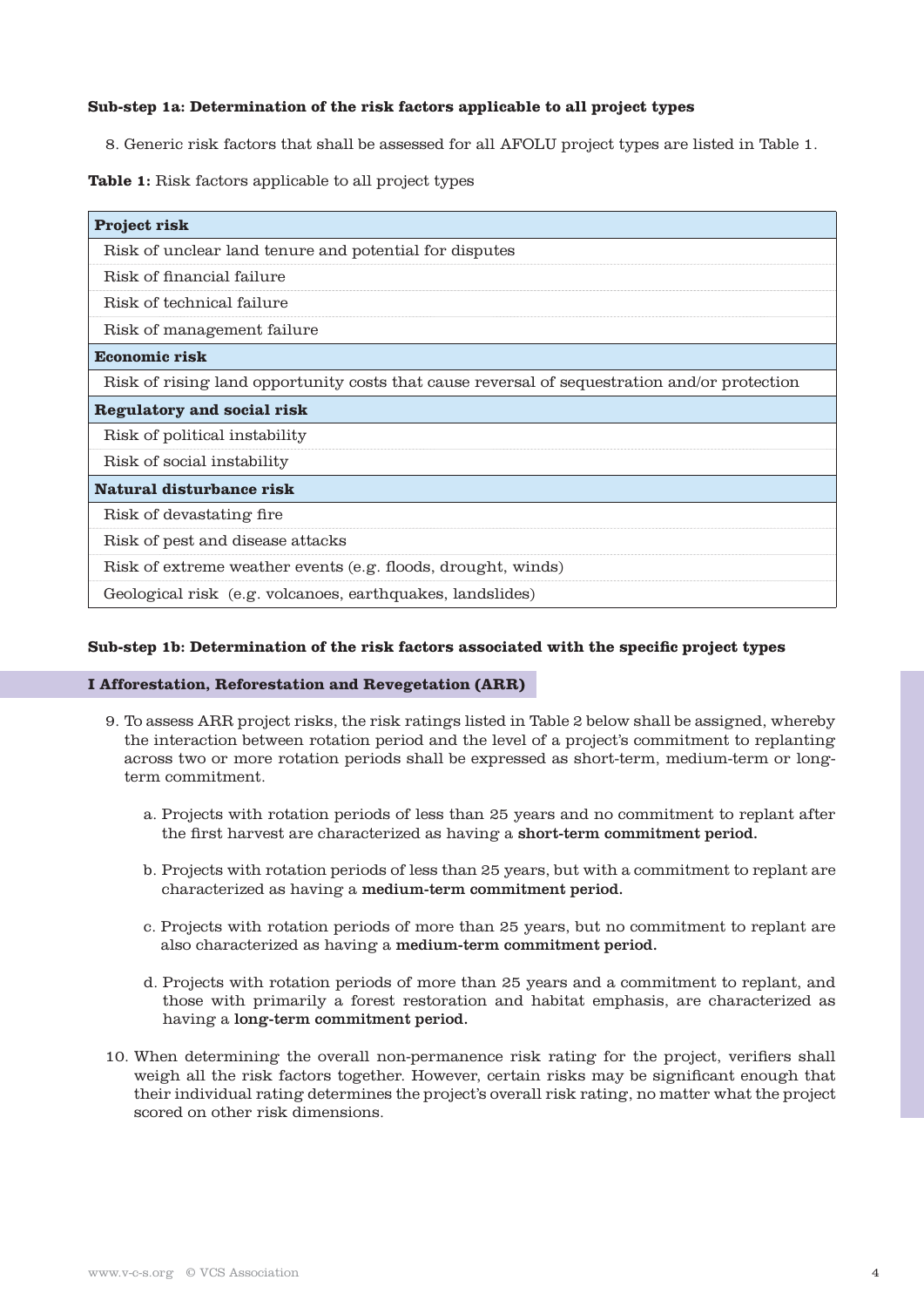# **Table 2: Risk factors applicable to ARR projects**

| <b>Risk factor</b>                                                                                                                                                                                                                  | <b>Risk</b><br>Rating |
|-------------------------------------------------------------------------------------------------------------------------------------------------------------------------------------------------------------------------------------|-----------------------|
| <b>Project longevity/ Commitment period</b>                                                                                                                                                                                         |                       |
| Long-term commitment (i.e., many decades or unlimited) with no harvesting                                                                                                                                                           | Low                   |
| Long-term commitment with no harvesting in politically unstable countries                                                                                                                                                           | Medium                |
| Long-term commitment with harvesting                                                                                                                                                                                                | Medium                |
| Medium-term commitment with harvesting                                                                                                                                                                                              | High                  |
| Medium-term commitment (i.e., a few decades) with no harvesting                                                                                                                                                                     | High                  |
| Short-term commitment with or without harvesting                                                                                                                                                                                    | Fail                  |
| Ownership type and user rights                                                                                                                                                                                                      |                       |
| Established NGO or conservation agency owner; or owner-operated<br>private land                                                                                                                                                     | Low                   |
| Rented or tenant-operated land                                                                                                                                                                                                      | Medium                |
| Clear land tenure but disputed land use rights                                                                                                                                                                                      | High                  |
| Uncertain tenure but with established user rights                                                                                                                                                                                   | High                  |
| Uncertain land tenure and no established user rights                                                                                                                                                                                | Fail                  |
| <b>Technical capability</b>                                                                                                                                                                                                         |                       |
| Proven technologies and ready access to relevant expertise                                                                                                                                                                          | Low                   |
| Technologies proven to be effective in other regions under similar soil and<br>climate conditions, but lacking local experimental results and having limited<br>access to relevant expertise                                        | Medium                |
| <b>Financial capacity</b>                                                                                                                                                                                                           |                       |
| Financial backing from established financial institutions, NGOs and/or<br>governments                                                                                                                                               | Low                   |
| Long-term project funding not secured                                                                                                                                                                                               | Medium                |
| <b>Management capacity of project developer</b>                                                                                                                                                                                     |                       |
| Substantial previous project experience $($ > 5 projects) with on-site<br>management team                                                                                                                                           | Low                   |
| Limited project experience (<5 projects) with on-site management team                                                                                                                                                               | Medium                |
| Limited project experience (<5 projects) without on-site management team                                                                                                                                                            | High                  |
| <b>Future income</b>                                                                                                                                                                                                                |                       |
| Appropriate management plan, and financial analysis demonstrates that<br>likely income stream(s) will finance future management activities $(e.g.,)$<br>carbon finance to be used for project management, tending operations, etc.) | Low                   |
| Future costs and revenue stream(s) not documented                                                                                                                                                                                   | High                  |
| <b>Future/current opportunity costs</b>                                                                                                                                                                                             |                       |
| Alternative land uses are unlikely to become attractive in the future                                                                                                                                                               | Low                   |
| Project is competing with other land uses likely to become more attractive in<br>the future                                                                                                                                         | High                  |
| Endorsement of project or land-use activity by local population and local/<br>national political establishment                                                                                                                      |                       |
| Endorsement given and not likely to change in the future                                                                                                                                                                            | Low                   |
| Endorsement given but may be subject to change in the future                                                                                                                                                                        | Medium                |
| No endorsement given                                                                                                                                                                                                                | High                  |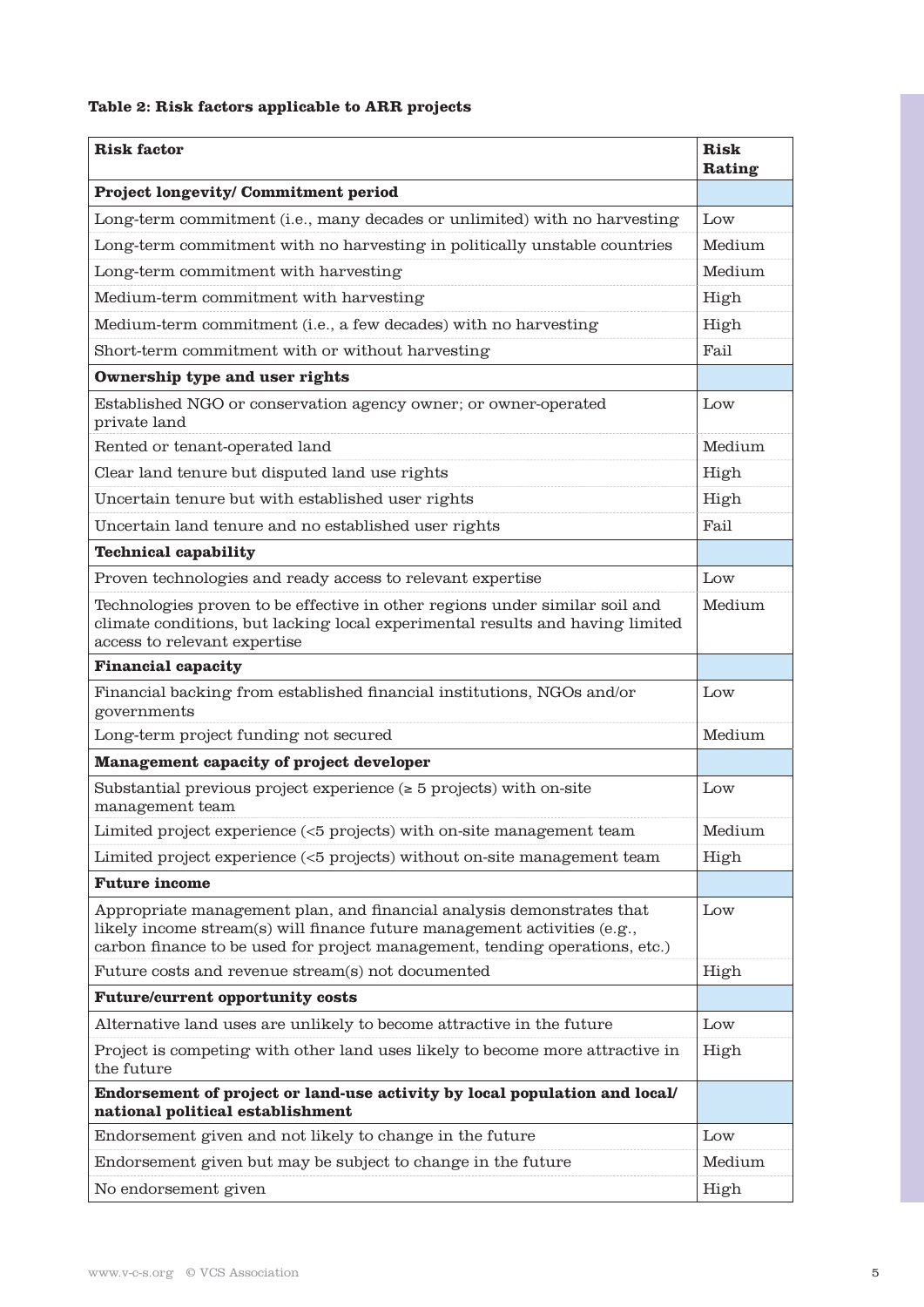11. Table 3 below provides the default buffer withholding ranges for ARR projects associated with low, medium and high non-permanence risk classes. Verifiers must use their expert judgment to determine the appropriate withholding percentage within each range based on whether the project is deemed to be at the low, medium or high end of a given risk class.

#### **Table 3: Default buffer withholding percentages for ARR projects**

| <b>ARR Risk Class</b> | <b>Buffer Range</b> |
|-----------------------|---------------------|
| High                  | 40-60%              |
| Medium                | $120-40\%$          |
| Low                   | 10-20%              |

#### **II Agricultural Land Management (ALM)**

- 12. To assess ALM project risks the risk ratings listed in Table 4 shall be assigned.
- 13. Permanence risk assessment applies only to emission reductions or removals (through sinks) of CO2. Activities generating emissions reductions of N2O, CH4 or fossil-derived CO2 are not subject to buffer withholding, since these GHG benefits cannot be reversed.
- 14. When determining the overall non-permanence risk rating for the project, verifiers shall weigh all the risk factors together. However, certain risks may be significant enough that their individual rating determines the project's overall risk rating, no matter what the project scored on other risk dimensions.

#### **Table 4: Risk factors applicable to ALM projects**

| <b>Risk factor</b>                                                                                                  | <b>Improved</b> cropland<br>management | <b>Improved grassland</b><br>management | Cropland & grassland<br>conversions |
|---------------------------------------------------------------------------------------------------------------------|----------------------------------------|-----------------------------------------|-------------------------------------|
| Ownership type and land<br>tenure                                                                                   |                                        |                                         |                                     |
| Established NGO or<br>conservation agency owner;<br>owner-operated private land                                     | Low                                    | Low                                     | Low                                 |
| Rented or tenant-operated land                                                                                      | Medium                                 | Medium                                  | Medium                              |
| Uncertain land tenure                                                                                               | High                                   | High                                    | High                                |
| Unproven technologies<br>and practices                                                                              |                                        |                                         |                                     |
| Use of proven practices<br>verified for local conditions                                                            | Low                                    | Low                                     | Low                                 |
| Use of proven technology<br>shown to be effective elsewhere,<br>but not verified locally                            | Medium                                 | Medium                                  | Medium                              |
| Use of technologies with<br>minimal previous application in<br>similar environments to project                      | High                                   | High                                    | High                                |
| Use of technologies without<br>any scientific basis for<br>application to C storage or<br>greenhouse gas mitigation | Unacceptable                           | Unacceptable                            | Unacceptable                        |

Table continued overleaf.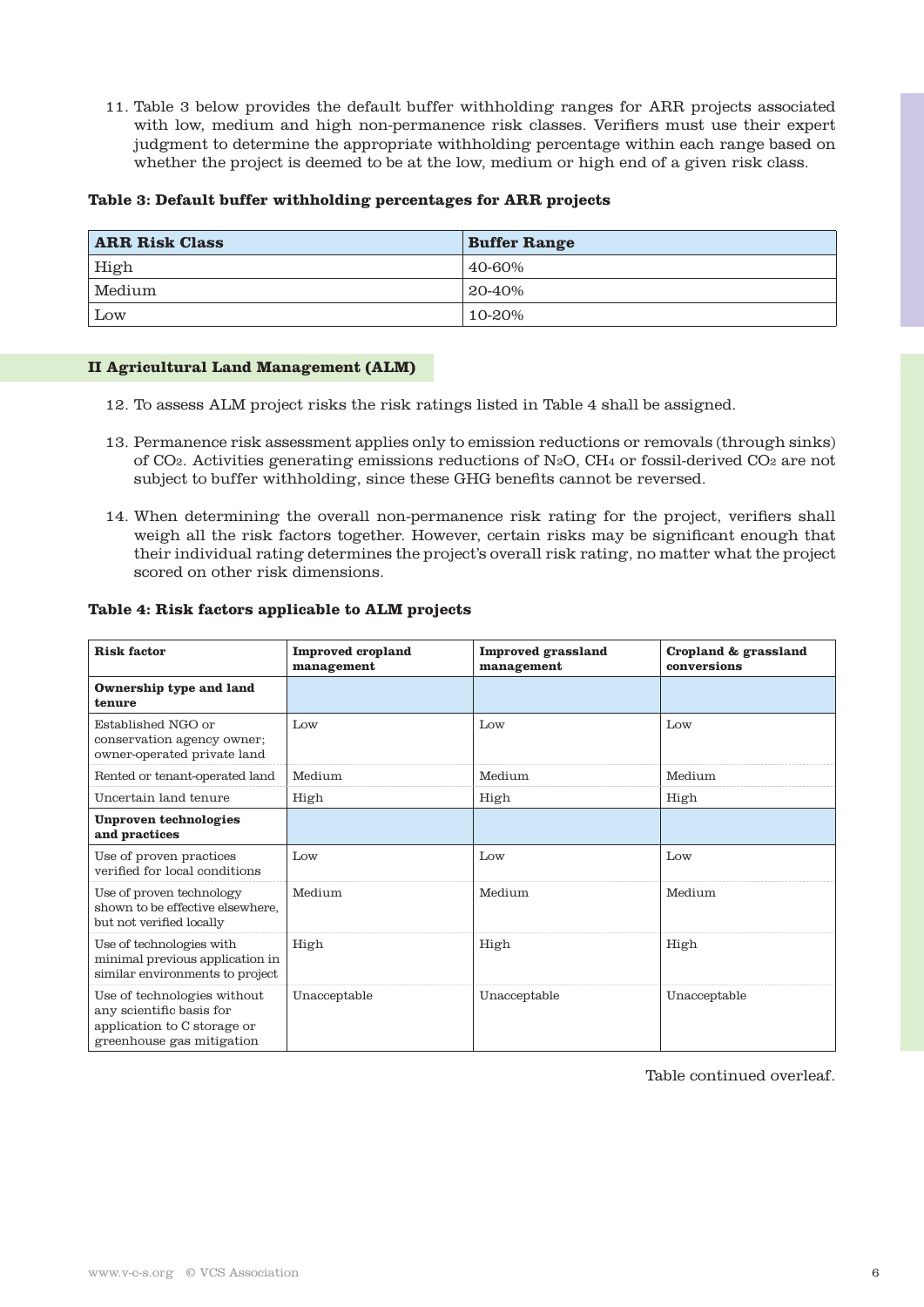| Change in net financial<br>returns from displaced/<br>avoided commodity<br>production, or from increased<br>${\rm cost}{\rm s}^4$ due to project |            |            |            |
|--------------------------------------------------------------------------------------------------------------------------------------------------|------------|------------|------------|
| $< 10\%$ reduction                                                                                                                               | Low        | Low        | Low        |
| 10-20% reduction                                                                                                                                 | Medium     | Medium     | Low        |
| $> 20\%$ reduction                                                                                                                               | High       | High       | Low        |
| Competitive land uses in<br>immediate vicinity (within<br>$100 \text{ km}$ radius) $5$                                                           |            |            |            |
| Negligible net losses of<br>agricultural land (e.g.,<br>conversion to settlement/<br>urban, other land uses)                                     | Low        | Low        | Low        |
| Discernible but limited (1-2%/<br>yr) net loss of agricultural land                                                                              | Low-Medium | Low-Medium | Low-Medium |
| Significant $(>2\%/yr)$ net loss<br>of agricultural land                                                                                         | Low-High   | Low-High   | Low-High   |
| Incidence of crop failure<br>from severe drought or<br>insects/diseases                                                                          |            |            |            |
| Infrequent $(< 1$ in 10 yrs)                                                                                                                     | Low        | Low        | Low        |
| Frequent $(> 1$ in 10 yrs)                                                                                                                       | Medium     | Medium     | Low        |
| <b>Project longevity</b>                                                                                                                         |            |            |            |
| Project plan and<br>demonstrated commitment<br>to long-term project<br>maintenance $(>40 \text{ yr})$                                            | Low        | Low        | Low        |
| Short-term project<br>commitment (20 to 40 years)                                                                                                | Low        | Low        | High       |

15. Table 5 below provides the default buffer withholding ranges associated with low, medium and high non-permanence risk classes for different ALM activities. Verifiers must use their expert judgement to determine the appropriate withholding percentage within each range based on whether the project is deemed to be at the low, medium or high end of a given risk class.

## **Table 5: Default buffer withholding percentages for ALM projects**

| <b>ALM Risk Class</b> | <b>Improved cropland</b><br>management | Improved grassland<br>management | Cropland & grassland<br>conversions |
|-----------------------|----------------------------------------|----------------------------------|-------------------------------------|
| High                  | 30-60%                                 | 25-50%                           | 25-50%                              |
| Medium                | 15-30%                                 | 15-25%                           | 15-25%                              |
| Low                   | 10-15%                                 | 10-15%                           | $10 - 15%$                          |

<sup>4</sup> This risk factor only applies to activities whose financial viability is largely dependent on continued production of agricultural commodities. For example, land restoration activities or conservation set-asides in conjunction with NGOs or governmental entities may not be subject to these financial risks.

<sup>5</sup> Relative risk ratings for competitive land uses will depend, in part, on ownership attributes, where commercial agricultural operations are likely to have higher risk in areas with competitive land uses and increasing land values, whereas land conservation activities (e.g., by NGOs, government) may have a low risk in spite of facing strong competition from other land uses. Other factors, e.g., proximity to urban development and landscape attributes, will also impact this risk factor, such that the risk analysis should consider competitive land uses in the context of project-specific circumstances.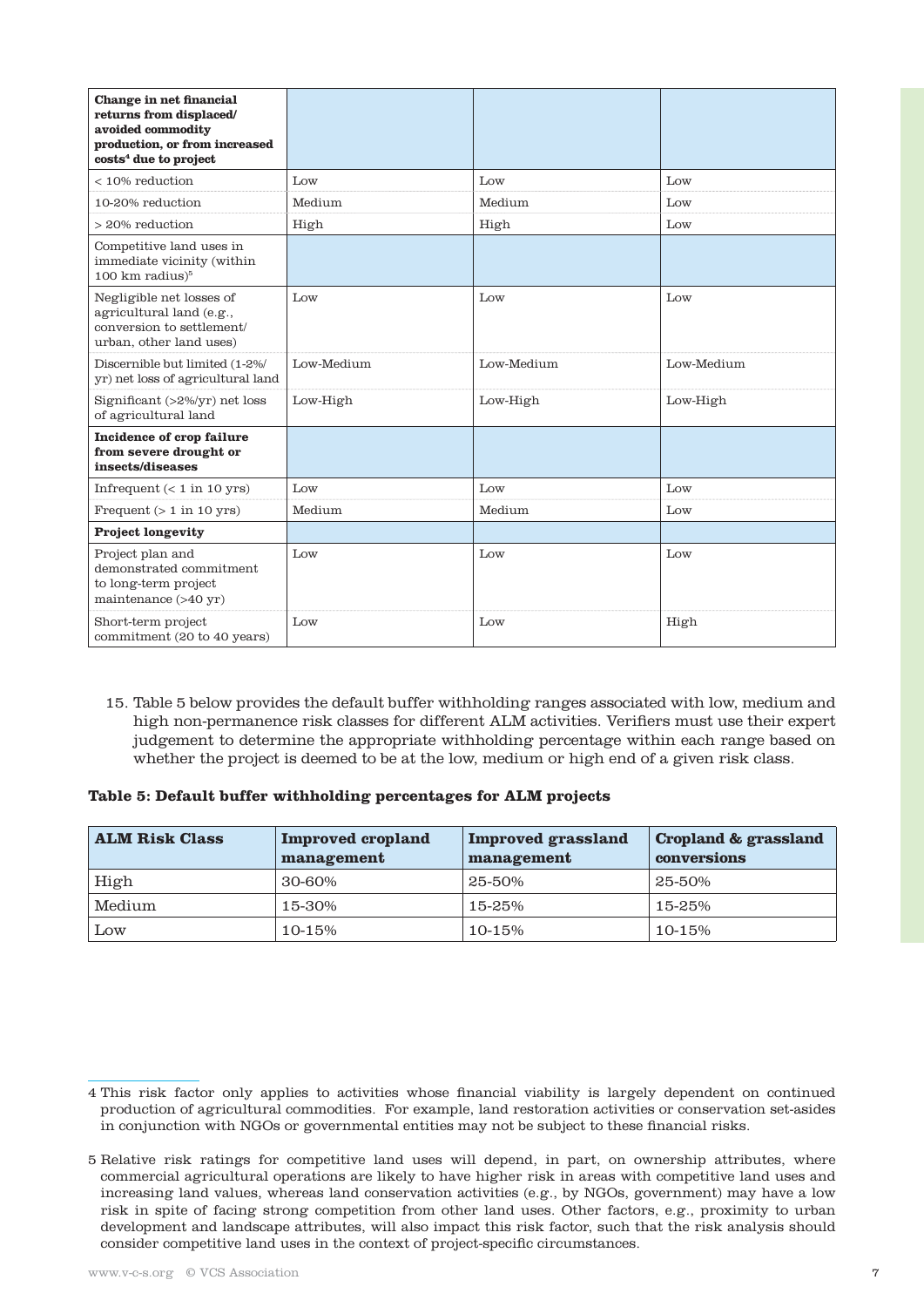#### **III Improved Forest Management (IFM)**

- 16. To assess IFM project risks the risk ratings listed in Table 6 shall be assigned.
- 17. In the case of IFM projects, the factor with the highest rank determines the project's overall risk rating and shall be used to determine the required buffer.

# **Table 6: Risk factors applicable to IFM projects**

| <b>Risk factors</b>                                                                                                                | <b>Conventional</b> to<br><b>Reduced Impact</b><br>Logging (RIL)                                                                                           | Convert logged to<br>protected forest<br>(LtPF) | <b>Extend rotation age</b><br>(ERA)                                                     | <b>Conversion of</b><br>low-productive<br>forests to high-<br>productive<br>forests (LtHP) |
|------------------------------------------------------------------------------------------------------------------------------------|------------------------------------------------------------------------------------------------------------------------------------------------------------|-------------------------------------------------|-----------------------------------------------------------------------------------------|--------------------------------------------------------------------------------------------|
| Devastating fire potential                                                                                                         |                                                                                                                                                            |                                                 |                                                                                         |                                                                                            |
| Low to medium fire return<br>interval (> 50 years)                                                                                 | Very low                                                                                                                                                   | Low to Medium                                   | Very low to Low                                                                         | Low                                                                                        |
| High fire return interval $\left\langle \right\rangle$<br>50 years)                                                                | Low                                                                                                                                                        | Low to Medium                                   | Low to Medium                                                                           | Low to Medium                                                                              |
| with fire prevention<br>measures such as fuel<br>removal, fire breaks,<br>fire towers, fire fighting<br>equipment                  |                                                                                                                                                            |                                                 |                                                                                         |                                                                                            |
| with NO significant fire<br>prevention measures in<br>place                                                                        | High                                                                                                                                                       | High                                            | High                                                                                    | High                                                                                       |
| <b>High timber value</b>                                                                                                           |                                                                                                                                                            |                                                 |                                                                                         |                                                                                            |
| Highly valuable species on<br>site, with strong likelihood<br>that the timber value<br>increases over time and                     |                                                                                                                                                            |                                                 |                                                                                         |                                                                                            |
| there is no forest<br>certification                                                                                                | Low                                                                                                                                                        | Medium                                          | Very low to Low (if<br>extend rotation $\leq 5$ yrs)                                    | Medium                                                                                     |
| the project is certified<br>by a recognized forest<br>certification company                                                        | Very low                                                                                                                                                   | N/A                                             | Very low for any<br>extension period                                                    | Low                                                                                        |
| <b>Illegal logging potential</b>                                                                                                   |                                                                                                                                                            |                                                 |                                                                                         |                                                                                            |
| Presence of illegal logging<br>in area (location and<br>intensity in relation to the<br>project area affects actual<br>risk value) |                                                                                                                                                            |                                                 |                                                                                         |                                                                                            |
| with forest guards                                                                                                                 | $\rm{Zero^6}$                                                                                                                                              | Low                                             | Very low                                                                                | Low                                                                                        |
| without forest guards                                                                                                              | Low with no change in<br>harvest intensity* and $\,$<br>medium with change<br>in harvest intensity (as<br>potentially more timber<br>to harvest illegally) | High                                            | Low                                                                                     | Medium                                                                                     |
| Unemployment potential                                                                                                             |                                                                                                                                                            |                                                 |                                                                                         |                                                                                            |
| Alternative livelihood<br>opportunities for local<br>workforce to mitigate risk<br>of unemployment:                                | Very low to Low<br>-because expect no<br>change in labor needs                                                                                             | Medium to High                                  | Low (extend rotation)<br>≤5 yr or >5 yr),<br>because expect no<br>change in labor needs | Very low to Low<br>-because expect<br>no change in<br>labor needs                          |
| Few                                                                                                                                |                                                                                                                                                            |                                                 |                                                                                         |                                                                                            |
| Many                                                                                                                               | Very low                                                                                                                                                   | Low                                             | Very low                                                                                | Very low                                                                                   |

6 "Zero" risk does not indicate there is "no effect" but rather that there is no difference between the baseline and project scenario.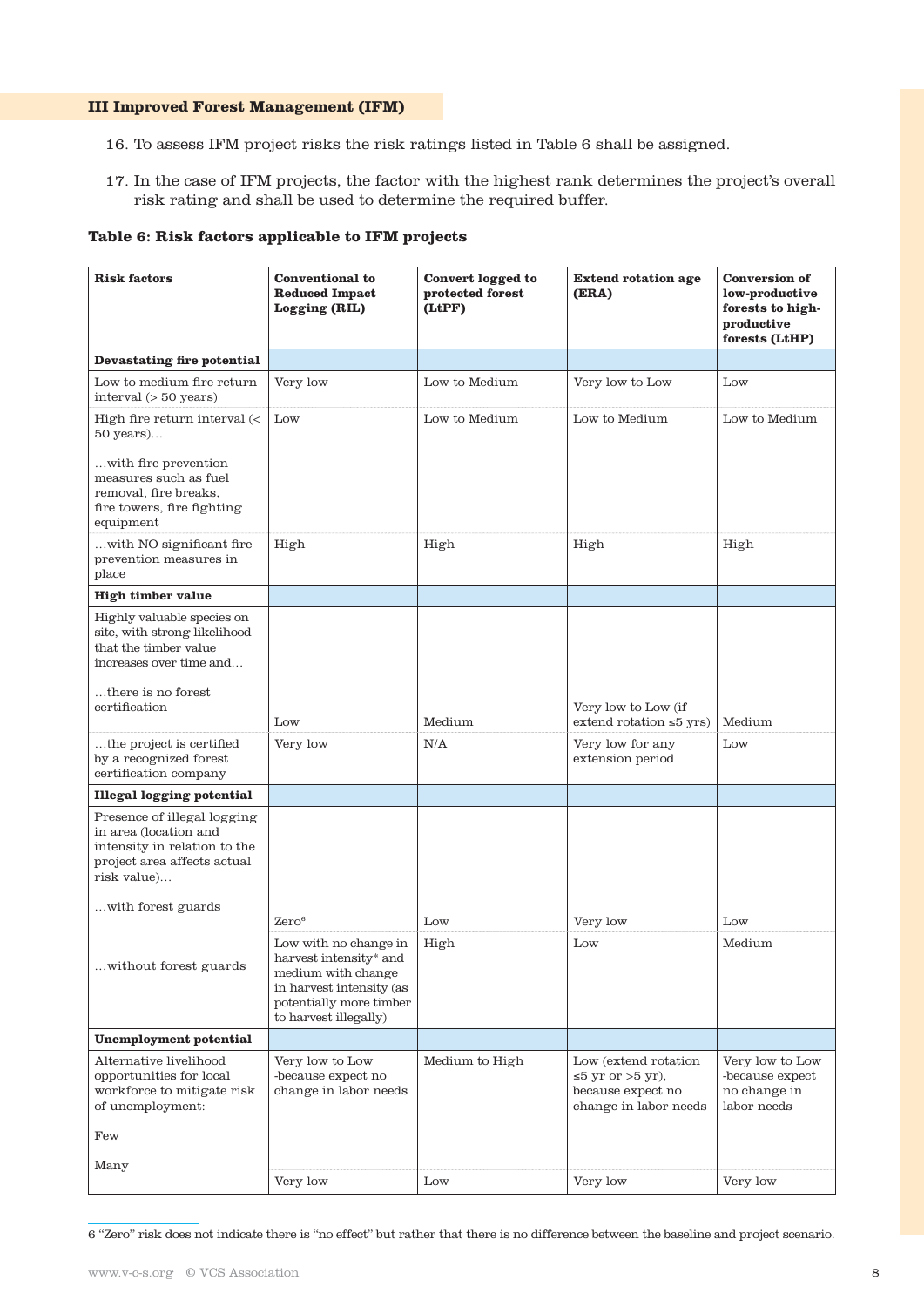18. Table 7 below provides the default buffer withholding ranges associated with low, medium and high non-permanence risk classes for different IFM activities. Verifiers must use their expert judgement to determine the appropriate withholding percentage within each range based on whether the project is deemed to be at the low, medium or high end of a given risk class.

| <b>IFM Risk Class</b> | to RIL | <b>Conventional Convert logged</b><br>to protected<br>forest | <b>Extend rotation</b><br>age | <b>Conversion of low-</b><br>productive forests<br>to high-productive<br>forests |
|-----------------------|--------|--------------------------------------------------------------|-------------------------------|----------------------------------------------------------------------------------|
| High                  | 40-60% | 40-60%                                                       | 40-60%                        | 40-60%                                                                           |
| Medium                | 15-40% | 15-40%                                                       | 15-40%                        | 15-40%                                                                           |
| Low                   | 10-15% | 10-15%                                                       | 10-15%                        | 10-15%                                                                           |

#### **IV Reducing Emissions from Deforestation and Degradation (REDD)**

- 19. To assess REDD project risks the risk ratings listed in Table 8 shall be assigned.
- 20. When determining the overall non-permanence risk rating for the project, verifiers shall weigh all the risk factors together. However, certain risks may be significant enough that their individual rating determines the project's overall risk rating, no matter what the project scored on other risk dimensions.
- 21. Projects rated "high risk" across three or more of the most significant risk criteria (shown in bold in the table below) are not considered acceptable from an overall risk perspective, and are not eligible for VCS crediting.

# **Table 8: Risk factors and risk ratings applicable to REDD projects**

| <b>Risk factor</b>                                                                                                                                                                                                                   | <b>Risk rating for APD</b> | <b>Risk rating for AFUDD</b><br>and AUMDD |
|--------------------------------------------------------------------------------------------------------------------------------------------------------------------------------------------------------------------------------------|----------------------------|-------------------------------------------|
| Land ownership / land management type                                                                                                                                                                                                |                            |                                           |
| Land owned by private or public forest conservation<br>organization with a good track record in forest<br>conservation activities and able to obtain and enforce<br>nationally recognized legal protection of the land               | Very low                   | Very low                                  |
| Privately owned land                                                                                                                                                                                                                 | Low-Medium                 | Low-Medium                                |
| Uncertain land tenure                                                                                                                                                                                                                | Not applicable             | Medium-High                               |
| Land legally protected                                                                                                                                                                                                               | Not applicable             | Low-Medium                                |
| Land not protected by laws or protected with weak<br>enforcement                                                                                                                                                                     | Medium                     | Medium-High                               |
| <b>Technical capability of project</b><br>developer/implementer                                                                                                                                                                      |                            |                                           |
| Proven capacity to design and successfully implement<br>activities that are likely to ensure the longevity of carbon<br>benefits (e.g., creating sustainable livelihood alternatives<br>and/or effectively managing protected areas) | Very low                   | Very low                                  |
| No previous experience in the design and implementation of<br>activities that may ensure the longevity of carbon benefits                                                                                                            | Medium                     | Medium-High                               |

Table continued overleaf.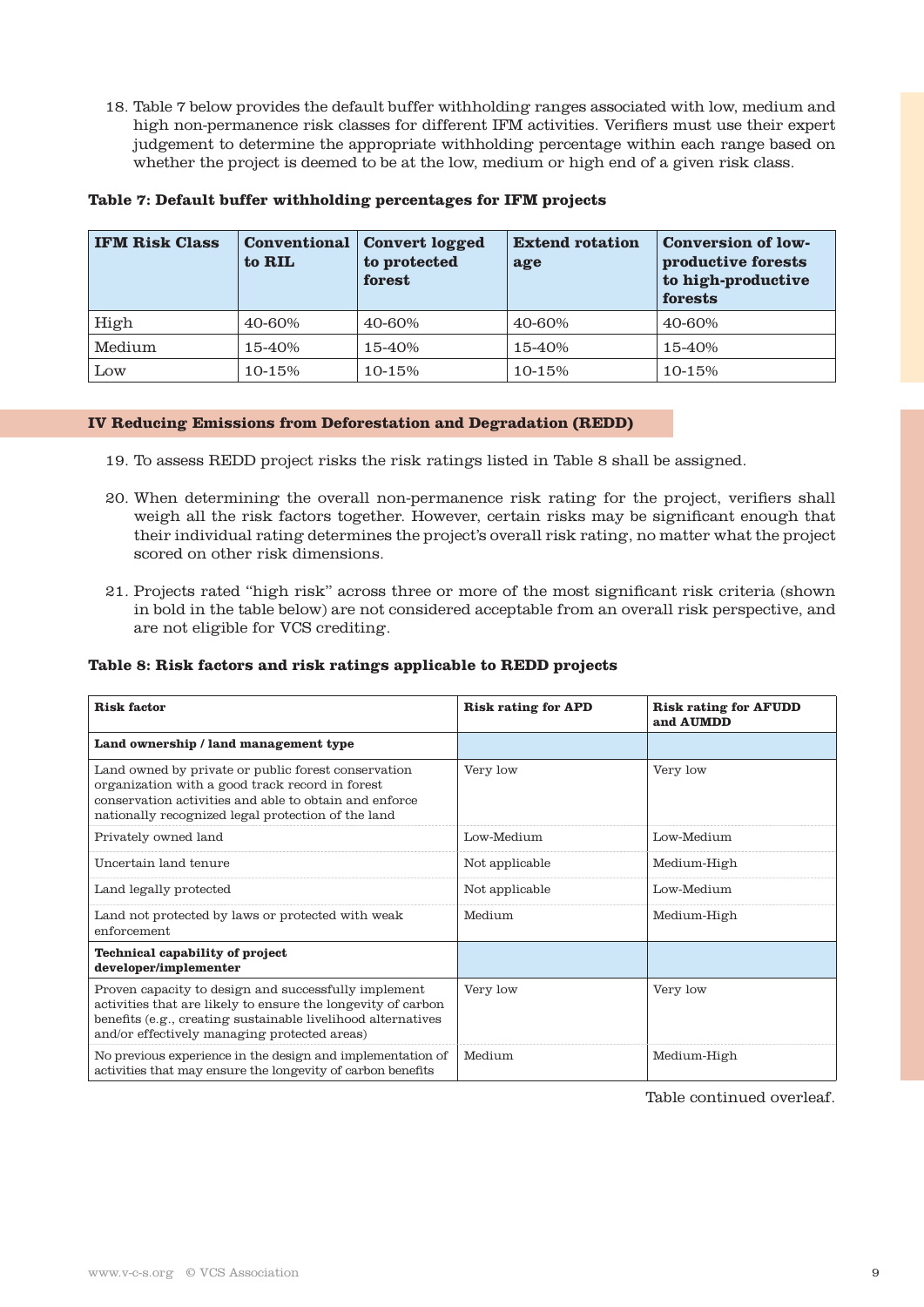| Net revenues/financial returns from the project to<br>ALL relevant stakeholders (e.g., project developer,<br>deforestation agents, national to local governments) |                                                                                                                                                                                                                                             |                                                                                                                                                                                                                                |
|-------------------------------------------------------------------------------------------------------------------------------------------------------------------|---------------------------------------------------------------------------------------------------------------------------------------------------------------------------------------------------------------------------------------------|--------------------------------------------------------------------------------------------------------------------------------------------------------------------------------------------------------------------------------|
| Lower than pre-project or lower than alternative land-uses                                                                                                        | • Low if project developer a<br>conservation group                                                                                                                                                                                          | • Low if project developer a<br>conservation group                                                                                                                                                                             |
|                                                                                                                                                                   | • Medium to high for other<br>developer types                                                                                                                                                                                               | • Medium to high for other<br>developer types                                                                                                                                                                                  |
| Similar to pre-project or similar to alternative land-uses                                                                                                        | • Low if project developer a<br>conservation group                                                                                                                                                                                          | • Low if project developer a<br>conservation group                                                                                                                                                                             |
|                                                                                                                                                                   | • Medium for other<br>developer types                                                                                                                                                                                                       | • Medium for other<br>developer types                                                                                                                                                                                          |
| Higher than pre-project or higher than alternative land-uses                                                                                                      | Very low                                                                                                                                                                                                                                    | Very low                                                                                                                                                                                                                       |
| <b>Infrastructure and natural resources</b>                                                                                                                       |                                                                                                                                                                                                                                             |                                                                                                                                                                                                                                |
| High likelihood of new road(s)/rails being built near the<br>REDD project boundary                                                                                | Low-Medium                                                                                                                                                                                                                                  | Medium-High                                                                                                                                                                                                                    |
| Low likelihood of new road(s)/rails being built near the<br>REDD project boundary                                                                                 | Very low                                                                                                                                                                                                                                    | Low                                                                                                                                                                                                                            |
| High-value non-forest related natural resources (oil,<br>minerals, etc.) known to exist within REDD project area                                                  | Low to High depending on<br>who owns the project lands<br>and their mission (private<br>company or conservation<br>organization) and who owns<br>(or is likely to own in the<br>future) the mining right if<br>separate from land ownership | Low to High depending on<br>who the project developer is<br>and their mission (private<br>company, indigenous group,<br>conservation organization)<br>and who owns (or is likely<br>to own in the future) the<br>mining rights |
| High hydroelectric potential within REDD project area?                                                                                                            | Same as above                                                                                                                                                                                                                               | Same as above                                                                                                                                                                                                                  |
| Population surrounding the project area                                                                                                                           |                                                                                                                                                                                                                                             |                                                                                                                                                                                                                                |
| Decreasing or increasing, but with low population density<br>$(e.g., 50 people/km2)$                                                                              | Very low                                                                                                                                                                                                                                    | Low                                                                                                                                                                                                                            |
| Stable and medium-high population density (e.g., 50-150<br>people/km <sup>2</sup> )                                                                               | Very low                                                                                                                                                                                                                                    | Low                                                                                                                                                                                                                            |
| Increasing and high population density (e.g., >150 people/<br>$km^2$                                                                                              | Low to medium                                                                                                                                                                                                                               | Medium to High                                                                                                                                                                                                                 |
| Incidence of crop failure on surrounding lands from<br>severe droughts, flooding and/or pests/diseases                                                            |                                                                                                                                                                                                                                             |                                                                                                                                                                                                                                |
| Infrequent $($ 1 in 10 years)                                                                                                                                     | Very low                                                                                                                                                                                                                                    | Low                                                                                                                                                                                                                            |
| Frequent $(>1$ in 10 years)                                                                                                                                       | Low                                                                                                                                                                                                                                         | Medium-High                                                                                                                                                                                                                    |
| Project financial plan                                                                                                                                            |                                                                                                                                                                                                                                             |                                                                                                                                                                                                                                |
| Credible long-term financial strategy in place (e.g.,<br>endowment, annuity-paying investments, and the like)                                                     | Low                                                                                                                                                                                                                                         | Low                                                                                                                                                                                                                            |
| Credible long-term financial strategy absent                                                                                                                      | Medium                                                                                                                                                                                                                                      | High                                                                                                                                                                                                                           |
| Legal easement for ongoing protection tied to land title<br>in place                                                                                              | Very low                                                                                                                                                                                                                                    | Very low                                                                                                                                                                                                                       |

22. Table 9 below provides guidance for verifiers to use when determining the appropriate buffer size for any given REDD project based on its risk class. Specifically, the ranges listed indicate the percentage of a project's carbon credits that are to be withheld as a buffer reserve.

# **Table 9: Default buffer withholding percentages for REDD projects**

| <b>Risk Class</b> | <b>Avoided Planned</b><br><b>Deforestation (APD)</b> | <b>Avoided Unplanned</b><br><b>Frontier Deforestation</b><br>& Degradation<br>(AUFDD) | <b>Avoided Unplanned</b><br><b>Mosaic Deforestation</b><br>& Degradation<br>(AUMDD) |
|-------------------|------------------------------------------------------|---------------------------------------------------------------------------------------|-------------------------------------------------------------------------------------|
| High              | 20-30%                                               | 25-35%                                                                                | 30-40%                                                                              |
| Medium            | 10-20%                                               | 10-25%                                                                                | 10-30%                                                                              |
| Low               | 10%                                                  | 10%                                                                                   | 10%                                                                                 |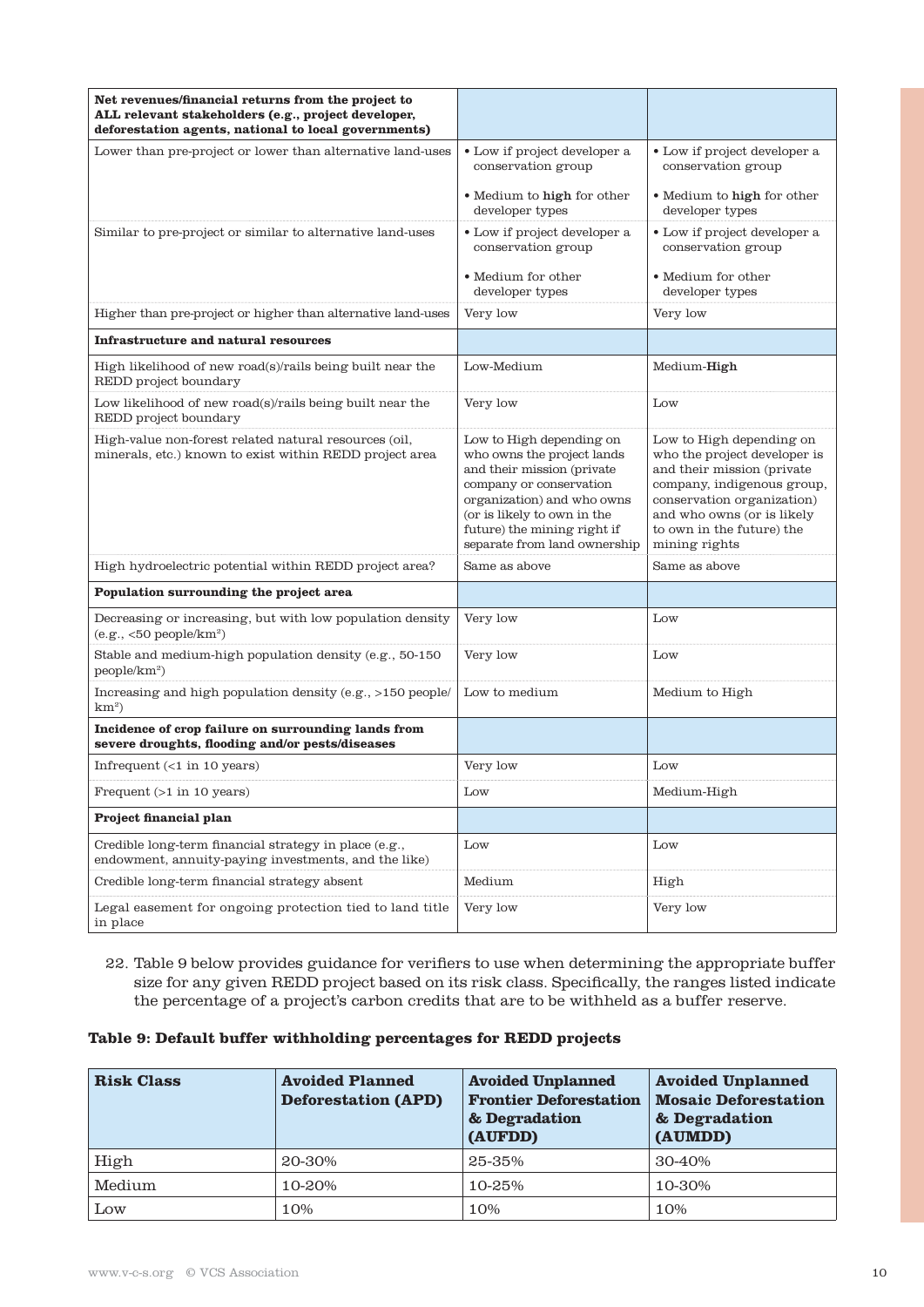#### **Step 2: Deposit the appropriate amount of credits into the AFOLU Pooled Buffer Account7**

- 23. According to this risk rating, the appropriate percentage of carbon credits shall be withheld. Such credits cannot be traded and will be held in the AFOLU Pooled Buffer Account.
- 24. Future verification of AFOLU projects that have generated VCUs in the past is optional. However, any subsequent verification of a VCS AFOLU project must take place prior to the expiration of its crediting period. As a result of such future verification a percentage of the carbon held in the buffer may be released if a project has demonstrated, over its longevity, the project's sustainability and ability to effectively mitigate risks.
- 25. The remaining credit balance of a project's buffer is automatically cancelled at the end of the project.

# **Step 3: Repeat the previous steps each time a project seeks VCS verification and adjust the project's buffer withholding accordingly.**

- 26. If during a subsequent verification total to-date project emissions are shown to exceed the baseline emissions, or total to-date project emissions removals (from sequestration) are less than in the baseline scenario, then no future VCUs are issued to the project until the deficit is remedied. If VCUs were issued in previous verifications, an amount of buffer credits equivalent to the excess emissions or reduced sequestration shall be cancelled from the AFOLU Pooled Buffer Account. This necessity shall be indicated in the verification statement within the verification report.
- 27. If a project's overall risk rating remains the same or decreases from one verification event to the next, then every five years upon verification 15% of its total buffer reserve (including newly deposited credits from the current verification) shall be released<sup>8</sup> and made available for trading. If a project's risk rating increases from one verification event to the next, the total buffer reserve shall not be reduced.
- 28. If the project's risk rating decreases from one verification event to the next, then the new (lower) buffer withholding percentage shall apply to all credits generated to date by the project9.
- 29. The remaining buffer credit balance associated with the project is automatically cancelled from the AFOLU Pooled Buffer Account at the end of the project.

<sup>7</sup> For an entire description of the AFOLU Pooled Buffer Account methodology, see Program Guidelines.

<sup>8</sup> When released, buffer credits will be cancelled and converted into VCUs and deposited into the registry account of the project and made available for trading.

<sup>9</sup> In such cases, the project's buffer shall be reduced to reflect the lower "risk-assessed" withholding requirement in addition to the 15% "time-related" release (i.e., these two kinds of buffer reductions should be applied cumulatively).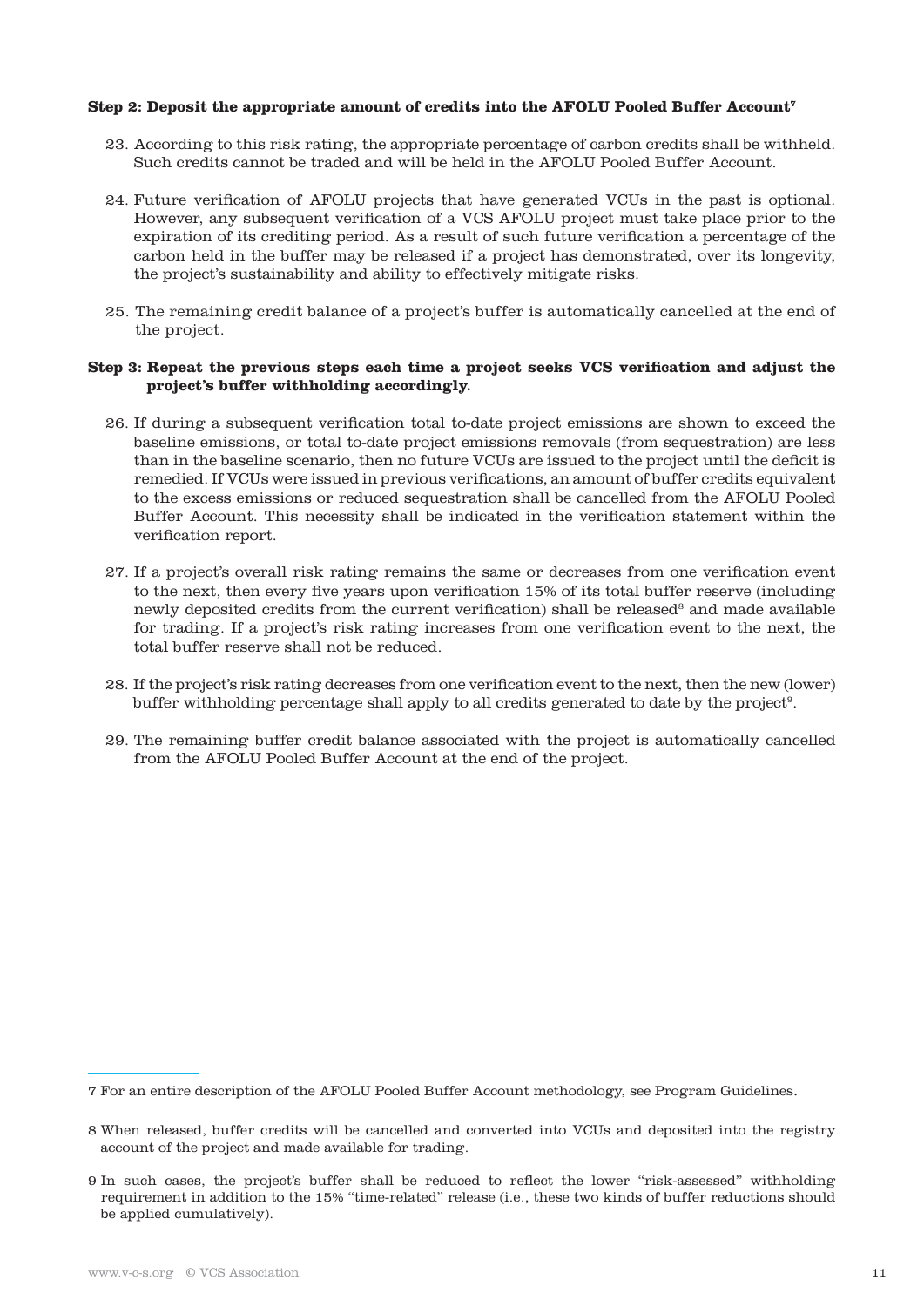# **APPENDIX A**

# **Likelihood × Significance Methodology for Assessing AFOLU Project Risk**

Both quantitative and qualitative risks can be calculated based on a systematic prediction of the likelihood and significance of a given impact (absolute risk). Certain management practices may help to reduce the absolute impact of a potential event. Therefore, a well-designed and implemented project may be able to reduce the project's overall risk classification.

This "risk likelihood × significance" approach provides project proponents and verifiers (together referred to as "assessors") with a consistent and holistic framework for assessing both quantitative and qualitative risk in an integrated manner and coming to a single overall risk classification of "low", "medium", "high" or "unacceptably high/fail".

If relevant expertise and sufficient project information exists, project risk ratings can be defined more directly based on the risk guidelines defined in the individual AFOLU project category sections found in the main body of this document. These aforementioned risk ratings integrate information on the above components of total risk (i.e., likelihood, significance and counter measures). This appendix outlines a project risk evaluation framework that assessors can use in those instances when direct assessment is not feasible/credible. The following approach can be used as an alternative or to supplement a more direct risk assessment.

Steps to apply risk likelihood  $\times$  significance approach:

- 1. Projects using the "risk likelihood x significance" approach shall, at a minimum, be assessed against each risk factor listed for their respective project category, outlined in this document, to ensure that no key risk factors have been overlooked.
- 2. List any potential risks identified and classify them as quantitative or qualitative.
- 3. Assess the likelihood (that the risk occurs) and significance of the impact (the impact when it occurs) without management interference. This is referred to as an absolute risk.
- 4. The likelihood is the inverse of the average number of times the event has occurred over a period equivalent to the life span of the project (see box 1).
- 5. The significance of quantitative and qualitative risks are determined differently:
	- a. The significance of quantitative risk is determined by the damage that the project would sustain if the event occurred and is expressed as a percentage of total carbon benefits (see box 2);
	- b. The significance of qualitative risk is determined by assigning a relative rating of 0-3 (see box 3).
- 6. Identify and list strategies being employed by the project to mitigate identified risks and assess the quality of the management system to effectively implement the counter-measures (see box 4).
- 7. Calculate project-specific total quantitative and qualitative risks (see box 5).
- 8. Convert the calculated risk into one of the following risk classes: low, medium, high or unacceptably high/fail (see section 6).
- 9. The highest risk from the quantitative and qualitative assessment determines the buffer applied. For example, if a total quantitative risk is high and a total qualitative risk is medium, or vice versa, the project is considered overall high risk. The buffer withholding percentage is obtained from the guidance provided within each project category section of this document. Since this is a range for each risk class, the assessor has freedom to apply a higher or a lower buffer within this range, depending on the circumstances.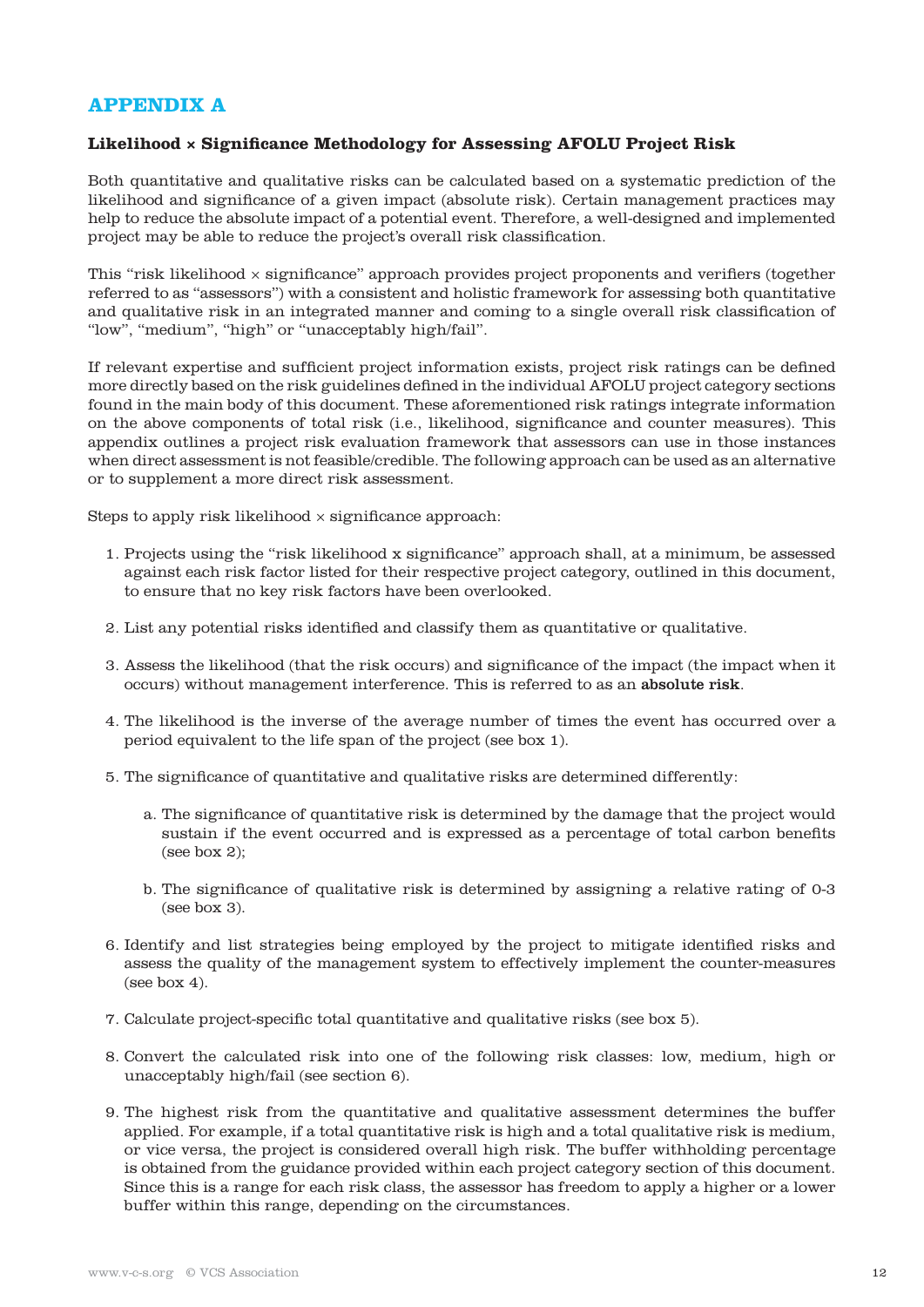If available, steps 2 through 4 above can be replaced by a direct rating of risk according to the tables and guidelines provided under each of the AFOLU project category sections.

# **Box 1:** Determination of LIKELIHOOD

If historical data are available, the likelihood is defined as the inverse of the average number of times the event has occurred over a period equivalent to the life span of the project.

If the frequency can only be "guestimated", the following guidelines can be used:

| <b>Frequency</b>                                 | <b>Likelihood</b>      |
|--------------------------------------------------|------------------------|
| [General rule]                                   | 1/(frequency of event) |
| Less than once during the life of the project    | tends to 0.00          |
| Once every 100 years                             | 0.0100                 |
| Once every 50 to $<$ 100 years $(1/75)$          | 0.0133                 |
| Once every 20 to $<50$ years $(1/35)$            | 0.0286                 |
| Once every 10 to $<20$ years $(1/15)$            | 0.0667                 |
| Once every 5 to $<$ 10 years $(1/7.5)$           | 0.1333                 |
| Once every 1 and $\langle 5 \rangle$ years (1/3) | 0.3333                 |
| Once per year                                    | 1.0000                 |

Where the frequency of events cannot be predicted based on historical records or probabilities, the following scoring system is used:

| <b>Frequency</b>                                           | Likelihood |
|------------------------------------------------------------|------------|
| Zero likelihood of occurring or not applicable             | $\Omega$   |
| An event likely to occur less than once during the project | 0.05       |
| An event likely to occur once or twice during the project  | 0.1        |
| An event likely to occur several times during the project  | 0.25       |
| An event likely to occur at least once a year              |            |

# **Box 2:** SIGNIFICANCE: QUANTITATIVE RISK

The significance of a quantitative risk is determined by the damage that the project would sustain if the event occurred. This is calculated as the quantity of carbon benefits that would be lost (i.e., the reduction in the ability of the project to sequester or store carbon).

The impact is calculated as:

#### tonnes of carbon lost  $\times$  likelihood  $\times$  number of years that loss continues

For destructive events, the carbon benefits generated by the destroyed part of the project are assumed to be completely lost. In this case, the number of years that loss continues equates to the remaining lifespan of the project:

#### tonnes of carbon lost  $\times$  likelihood  $\times$  life span of the project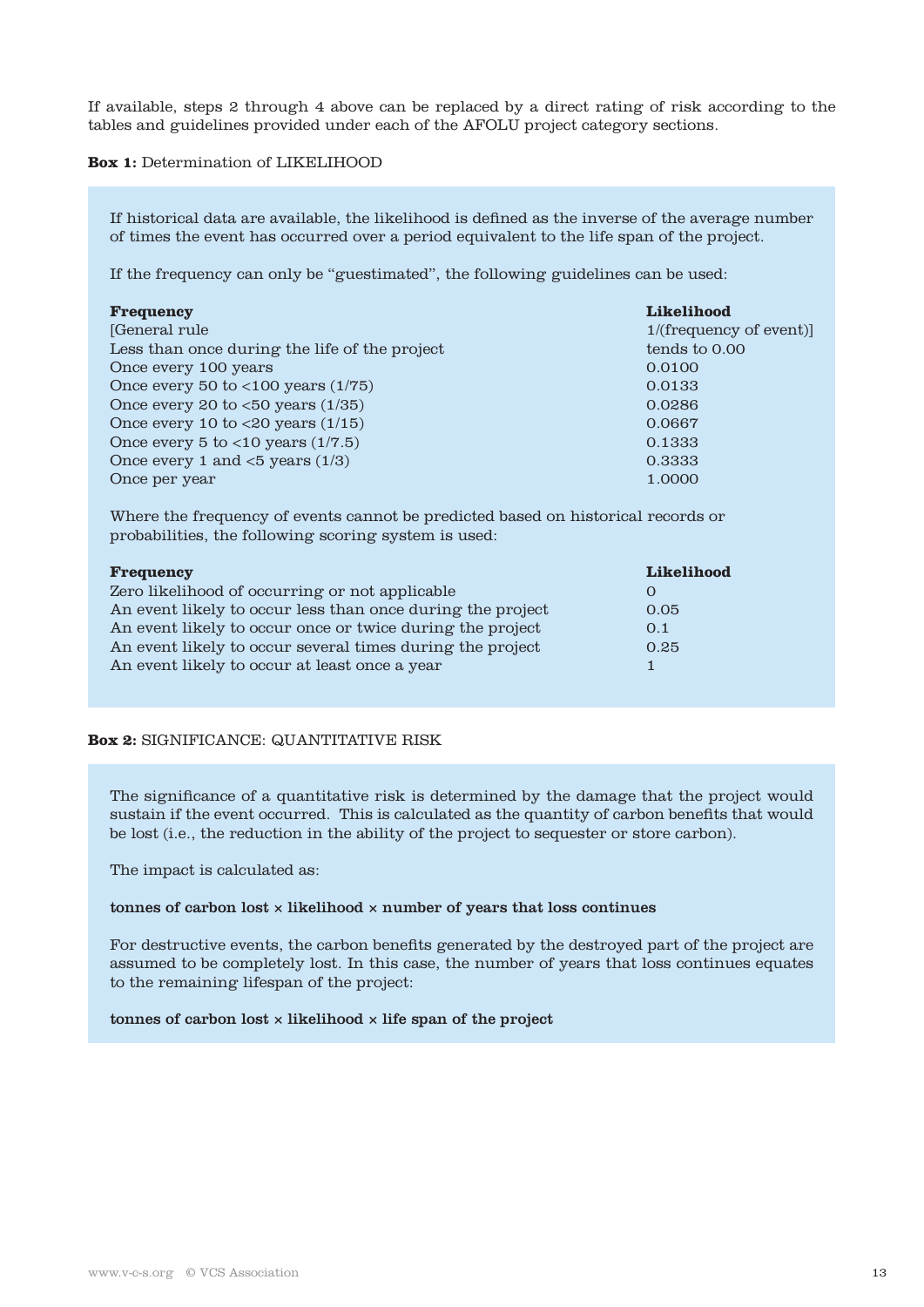#### **Box 3:** SIGNIFICANCE: QUALITATIVE RISK

Where the risks relate to the project as a whole and the damage that the project would sustain cannot be expressed as a quantity of carbon benefits that would be lost, the significance is scored using the following guidelines:

| Degree of impact                                     | <b>Score</b> |
|------------------------------------------------------|--------------|
| Negligible impact                                    |              |
| Damaging (a part of) one year's work programme       |              |
| Damaging several year's work                         | 2            |
| Damage possibly leading to (almost) complete failure | З            |

The assessor has freedom to deviate from these guidelines if significance cannot be expressed in these terms. Example:

| Shortage of labour    | $1$ (low)    |
|-----------------------|--------------|
| Shortage of income    | 3(high)      |
| Political instability | $2 \pmod{m}$ |

#### **Box 4:** Scoring of RISK MITIGATION STRATEGY

The risk mitigation strategy includes the risk response and the adequacy of the system in which it is implemented. The approach to the assessment is shown in the following tables.

# **RATING OF RISK MITIGATION**

| Quality of mitigation efforts                                          | <b>Score</b> |
|------------------------------------------------------------------------|--------------|
| Failure to recognise potential risks and/or absence of countermeasures | $\Omega$     |
| Countermeasures developed but not implemented                          |              |
| Countermeasures implemented but inadequate for the situation           | $\mathbf{2}$ |
| Countermeasures implemented and adequate for the situation             | 3            |
| Countermeasures using best-practices and adapted to the specific risk  | 4            |

### **RATING OF RISK MITIGATION MANAGEMENT SYSTEM**

| Guidelines                                                                                                                                                                             | Score          |
|----------------------------------------------------------------------------------------------------------------------------------------------------------------------------------------|----------------|
| No evidence of systematic structure in identification of risk<br>or in controlling implementation of countermeasures                                                                   | $\Omega$       |
| Control activities implemented irregularly but no<br>documentation or corrective actions                                                                                               | 1              |
| Controls for most countermeasures in place but<br>poorly documented management system and no internal auditing                                                                         | $\mathbf{2}$   |
| System for controlling countermeasures is in place and documented.<br>Internal audits performed but no structures for review and feedback.                                             | 3              |
| Documented management system in place with risks identified,<br>targets for reducing them established, procedures and assigned<br>responsibility, internal auditing, reviews, training | $\overline{4}$ |
| ISO or EMAS registered management system,<br>$(ISO 9000, 14001, EMAS)$ or equivalent                                                                                                   | $\overline{4}$ |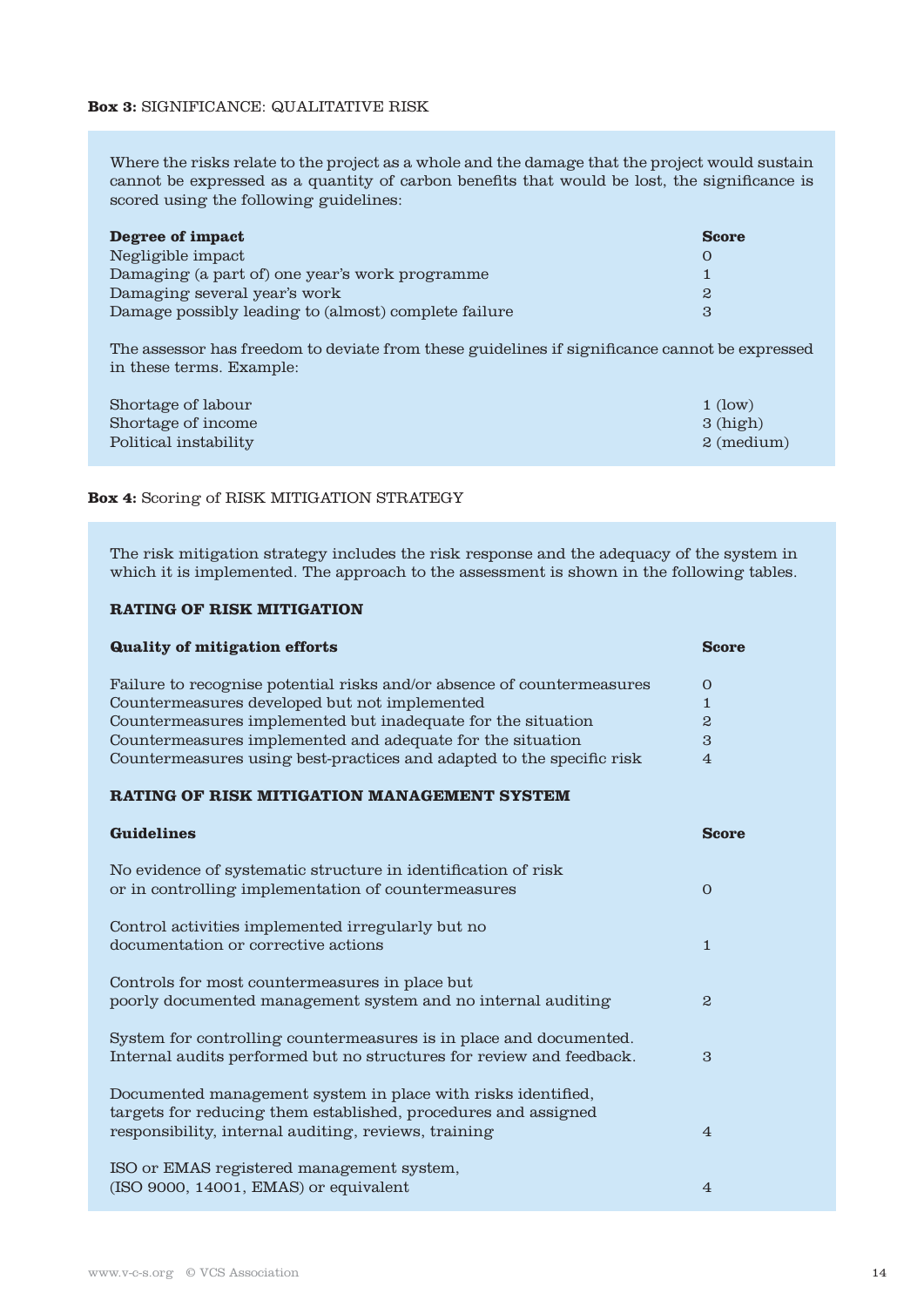$R = L \times S \times (1 - (C \times M)/16)^{10}$ 

Where:

 $R = Total risk$ . L = Likelihood of occurrence, S = Significance of impact, C = Adequacy of countermeasures to avert or minimize risk, M = Adequacy of management system.

Example: A risk factor is highly likely to occur once a year (likelihood 1) and is destructive (with a permanent loss of carbon, e.g., due to fire, without means to replant);  $L \times S = 1$ . If, however, the project has measures and good management practices in place to counter this risk, the total risk will be less than 1.

**Section 6:** Conversion of total risk into RISK CLASSES

Translating the risk assessment into a general risk class is based on a combination of quantitative risks (as a total percentage) and qualitative risks (as a set of scores).

1. The sum of the quantitative risks is converted into one of four risk classes.

| Score (example <sup>11</sup> ) | <b>Risk Classification</b> |
|--------------------------------|----------------------------|
| > 6.0                          | Fail                       |
| $4.0 - 6.0$                    | High                       |
| $2.0 - 3.9$                    | Medium                     |
| $0 - 1.9$                      | Low                        |

If the indicated quantitative risk percentage exceeds the highest buffer withholding value available for the project type being assessed as indicated in the tables in Step 1 of Risk Tool, then the project is considered of unacceptably high risk and is not eligible for crediting under the VCS.

2. All individual qualitative risk calculations are converted into one of four risk classes.

| <b>Score</b> | <b>Risk Classification</b> |
|--------------|----------------------------|
| $2.8 - 3.0$  | Fail                       |
| $2.0 - 2.8$  | High                       |
| $1.0 - 2.0$  | Medium                     |
| $0 - 1.0$    | Low                        |
|              |                            |

<sup>10</sup> The product  $C \times M$  is divided by 16 because the maximum scores for C and M are 4 and 4 respectively, and their product is 16.

<sup>11</sup> Ranges (but converted to %) specific to individual project categories are provided in Step 1 of the Risk Tool.